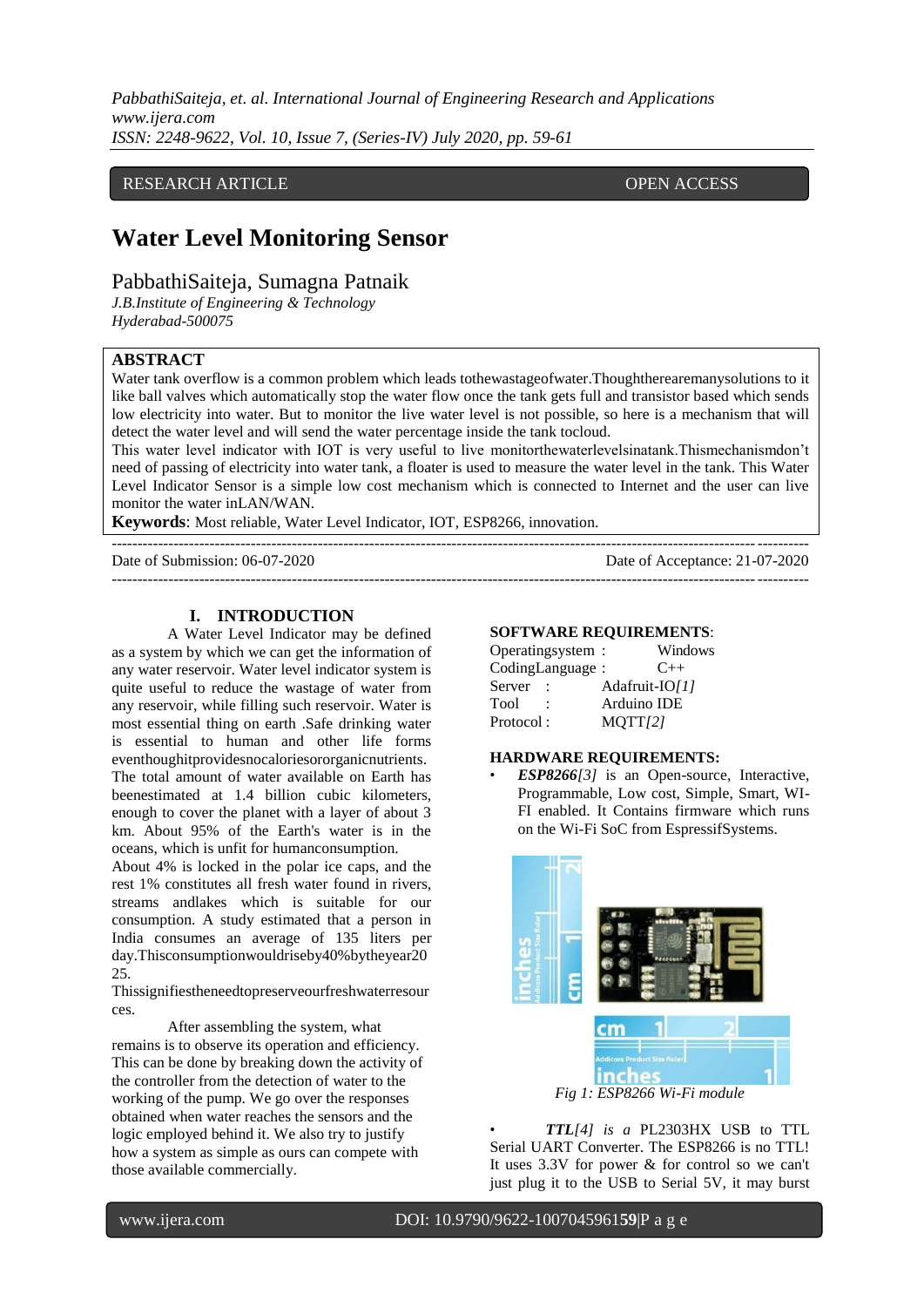*PabbathiSaiteja, et. al. International Journal of Engineering Research and Applications www.ijera.com ISSN: 2248-9622, Vol. 10, Issue 7, (Series-IV) July 2020, pp. 59-61*

the ESP!. The board may suck more power than the USB converter can supply so you just can't rely on powering it from your USB toserial.



*Fig 2: Ftdiusb to ttl cable*

• *Potentiometer [5] / Hall sensor:*

Wiper Resistive Track



- *Floater andString*
- *5vdc power supply /batteries*
- *Spiral-Spring*
- *Gears*

#### **ADVANTAGES**

- **Inexpensive**
- Can be used in any type of water storages (Tanks, Dams, Channels, Reservoirs ...Etc.)
- No need sending Voltage intowater
- Can upload data to Cloud, we can able to perform statistical operations on dailydata
- We can monitor water level with accurately with 4%-8%tolerance
- Accurate than the previousapproach
- Can be able to trigger the pump motor powerswitch.
- Can easily connected to any wireless module (wifi , GSM, Radio frequencymodule)

#### **DISADVANTAGE**

• Mustneedaninternetnetworktologdataintocloud

#### **MARKET POTENTIAL**

MarketPotentialofthiswaterlevelindicatorisveryhig hfor followingreason.

Simple circuit: This water level indicator

consists with a simple circuit. It is so simple to install and it's so much easy touse.

- Low cost the equipment's required for this circuit are readily available in the market and of very low value.
- Low voltage consumption the circuit does not need any AC auxiliary supply, it operates on DC voltage source (3.3 V DC). Thus it is a very low consumptiondevice.

#### **Circuit Diagram:**



*Fig 3: Sensor Circuit*

#### **Working Principle**

Whenthewaterstaredfillingtotheoverheadwatertankt hen the floater on the water surface will floats up and wounded tothespiralpotentiometer,andthreewiresofpotentiom eter (Vcc,GND,Signal) were connected to an ADC/microcontroller to read the potentiometer analog reading.

#### **Applications**

Water level Indicator can be used in Reservoirs, Channels, Hotels, Factories, Homes, Apartments, Commercial complexes, Drainage, etc. It can be fixed for single phase motor, three phase motors, and fuel level indicator in vehicles. Liquid level indicator in the huge containers on their tank walls.

#### **Future Work**

In future, we can upgrade this project with additional smart IOT device which can automatically stop the power supply of the driving pump or motor. As a result the future circuit is not very cheaper the present one, but we try our best to

- Make itsimple,
- Easy touse,
- Easy toinstall,
- To make Available forall,
- Try to smaller than the presentone.

#### **II. CONCLUSION**

The water level Indicator employs a simple mechanism to detect and indicate the water